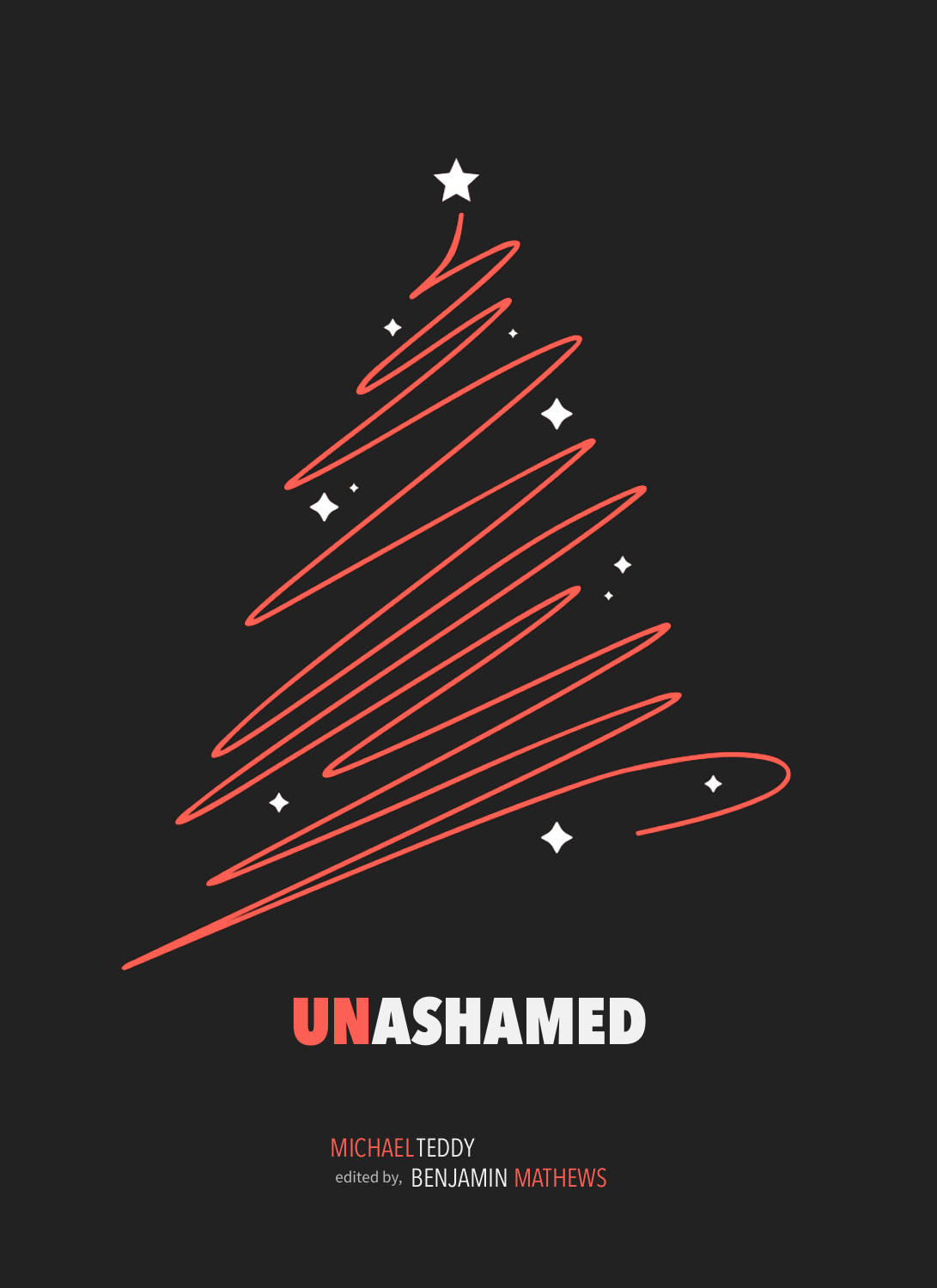For the Church, the Bride for whom Christ will soon return!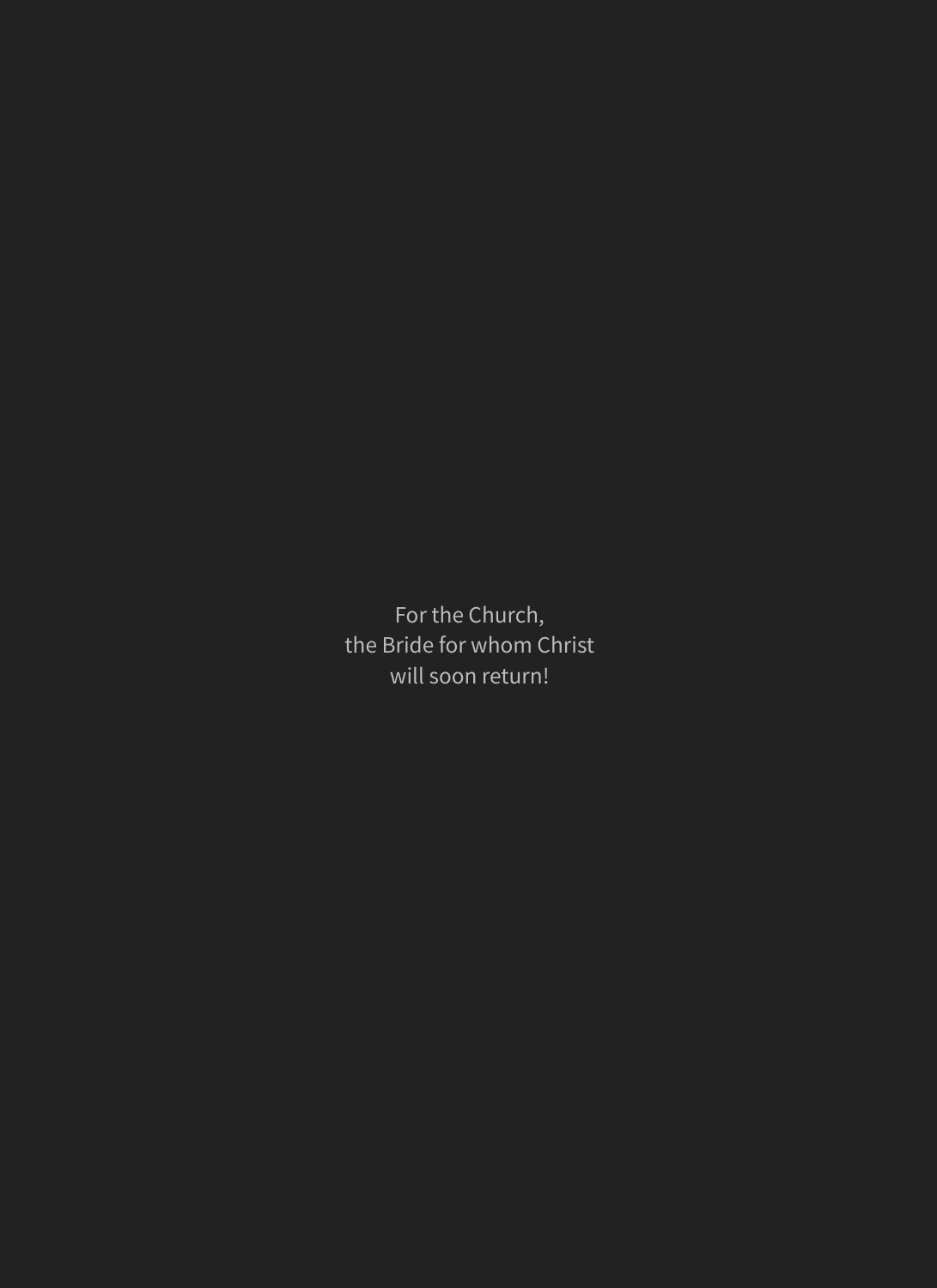The shrill cries of a new-born pierced the stillness that swathed a silent night over 2000 years ago, and the world was never the same again. This was no ordinary child. His birth, though unassuming and uncelebrated, was destined to split the human timeline in two - into those who lived before and those who came after, as though all of human existence from either end of time turned to point back to this one child. This is no subtle nudge of indication. It is one gigantic sign. As the earth passed silently into that night, heaven rejoiced and the celebration overflowed into our realm and terrified a few shepherds who were tending their flock. "Fear not, for behold, I bring you good news of great joy that will be for all the people. For unto you is born this day in the city of David a Saviour, who is Christ the Lord", the angel told them. $<sup>1</sup>$  Now, it would be exceedingly foolish</sup> for any of us to assume that an event of such magnitude would not affect us. For all creation, including you, is subject to this babe born on Christmas day. How?

In the beginning, was God.<sup>2</sup> When we think of the beginning, most of us are naturally thinking about time. The first second to ever have ticked on this universe's clock. However, the beginning, in our context here, is not measured in time, but outside of it. For time itself finds it's beginning in God, like humanity and all the rest of the created order. So, a better way to rephrase that would be to say that God was the beginning. Nothing existed before Him. He alone exists from eternity past to eternity future. He is the Alpha and the Omega, the First and the Last. All the rest that are in the realm of the known and the unknown that humanity seeks and discovers, all of it has their beginnings in this

What had remained a mystery for all those centuries was now revealed! Through Christ we now know more about God. There is One God, One Being, in three distinct persons - the Father, the Son and the Holy Spirit. We call Him, the Trinity. Each person in this Trinity is fully divine, but the Father is not the Son, the Son is not the Spirit and the Spirit is not the Father. They are three and yet, they are One. Impossible? No, impossible is too weak a word. It fails before the might of this God. Nothing is impossible with Him $^3$  In 7  $\,$ days, He created our world and everything in it. God created a good and perfect world, a world with no sin and no pain, a world of joy and pleasure, a world of peace and harmony. He created man and woman to rule over the earth and they were the most privileged of His creation, for they were created in His very own image - both Adam and Eve. This man and woman, the very first generation of all our ancestors, disobeyed God and broke the one command that God gave them and through their disobedience, caused brokenness to enter into the world. Sin gained a foothold in mankind, and all that was once beautiful was now filling with evil. Then, the inexplicable happened. It wasn't anger that prevailed in the moments that followed the fall of man, but mercy. Mercy that stayed the hand of God from wiping them out permanently. God, even though He warned Adam of the consequences before the fall, acted in mercy and banished him to work and toil on the earth till the day he died. Little did mankind know or imagine how He would restore us,

God. So, you see, all are subject to Him.

## INTRODUCTION What is the Gospel of Jesus Christ?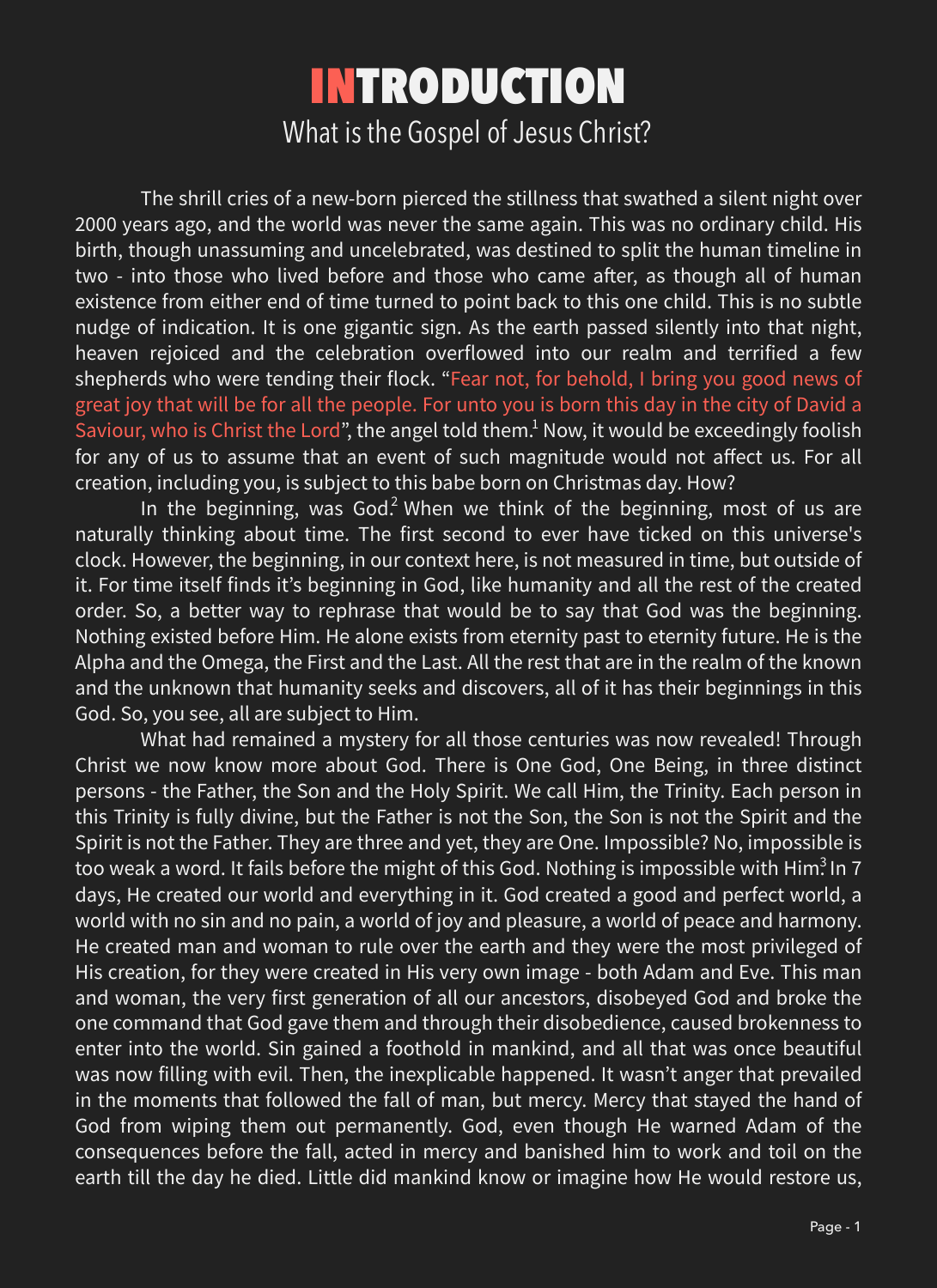#### how He would remove our guilt. All that remained for humanity was to await that judgment of God where all men would perish under His wrath in the flames of His just and holy anger. Justice demands our lives, and we deserve to lose it, our sins against an eternal Holy God, deserving an eternal punishment.<sup>4</sup>

Through the shroud of this dark and hopeless destiny, the shepherds beheld the light of our salvation shine forth. Throughout history God spoke of this, of the hope for humanity, of the One who would come to save us from our sins, the Messiah. He came in human flesh, God incarnate, and He was called Jesus, the babe of Christmas. And thus, we have known 'grace' – unmerited favour shown to an undeserving people. O the depth of God's love that He has Himself come down to His own people to save them! In His display we do not see a painless love that stayed the hand of justice. His plan was not to overrule judgement, but to accomplish it by paying the cost. For in Him, unstoppable love and immovable righteousness meet, to uphold justice and love in equal, unquantifiable measure. Jesus died. God, the Son died and on His cross we see God's perfect justice, that should have fallen on us, fall on His only begotten Son, and we see God's perfect love in saving a people for Himself, those who believe in this Son.

If the story ended there, we would be, as believers, a people to be most pitied in the world, having put our hope for life in a person who lost it.<sup>5</sup> Yes, Jesus died, but death could not keep Him, it's cords could not hold Him. On the third day, the Father raised Him up. On the third day, the Holy Spirit raised Him up. On the third day, He raised Himself up from the grave. The purpose of the Trinity always prevails. To this God who does all things for His glory, the lover of our souls, be glory and majesty and honour and praise forevermore!

\* \* \*

There is no fitter place to begin than with the greatest story ever told, the Gospel of our Lord and saviour Jesus Christ. This tiny little book, if one can call it that, is an attempt to be unashamedly and unapologetically biblical. Out of a desire to not attempt to be excessively exhaustive, I've limited myself to 6 topics that, I find, warrant our immediate attention. I've even limited my thoughts to a page for each topic. Ideally, this would constitute no more than a single day's read, and if it gets you thinking and searching for more, then I shall rejoice in the knowledge that this book has served its intended purpose. My prayer and simple desire is that God would use this volume of *Unashamed* to kindle in your hearts a sincere intent and desire to conform to the word of God. Anything that brings about such an outcome is solely owing to the work of Christ, and everything else would announce the shortcomings of a poor author and are best ignored.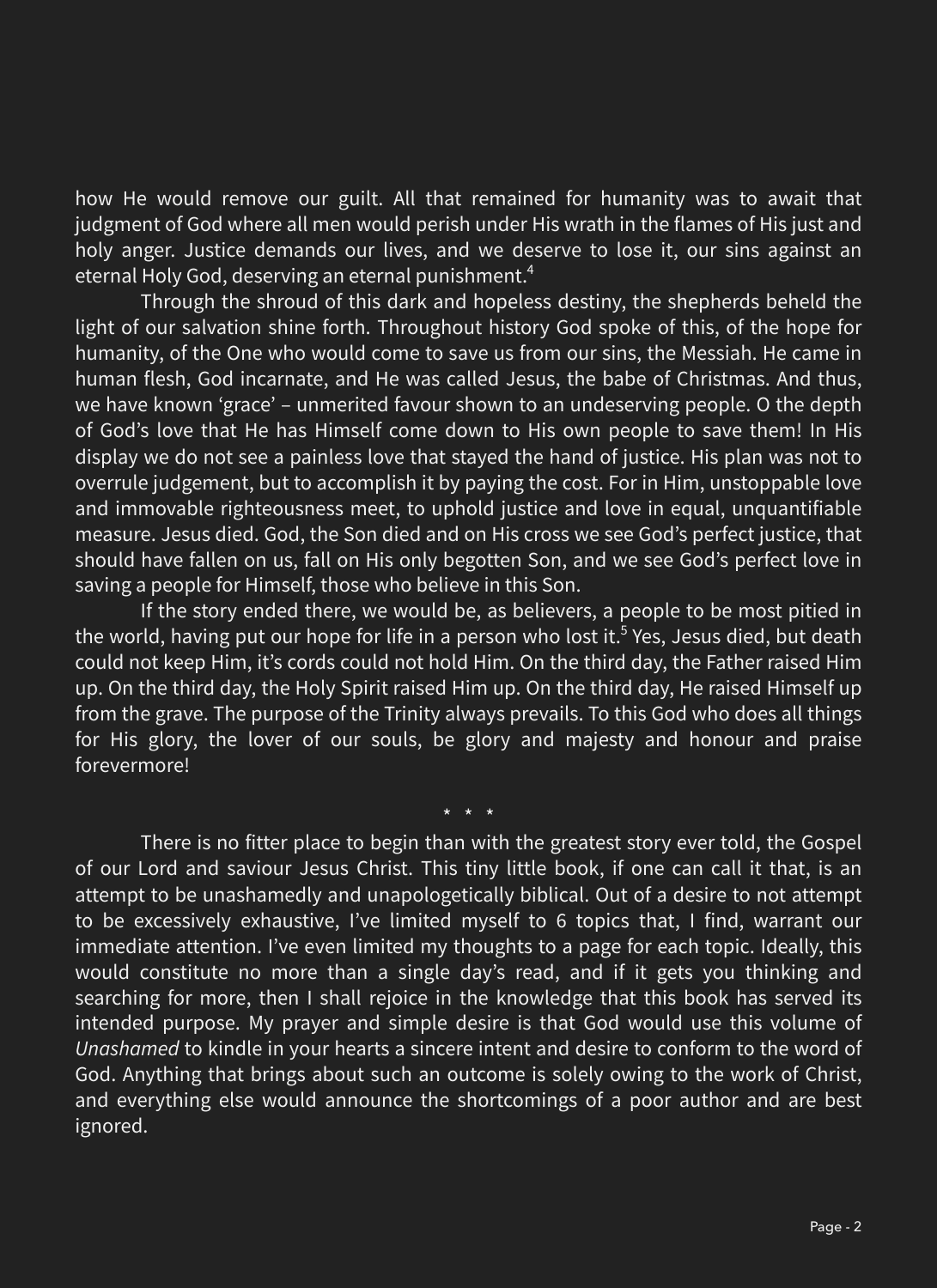*"It would seem that Our Lord finds our desires not too strong, but too weak. We are halfhearted creatures, fooling about with drink and sex and ambition when infinite joy is offered*  us, like an ignorant child who wants to go on making mud pies in a slum because he cannot *imagine what is meant by the offer of a holiday at the sea. We are far too easily pleased."*

**― C.S. Lewis, The Weight of Glory, and Other Addresses**

Christmas. The word carries several meanings these days. I agree with Lewis. We are half-hearted creatures that have turned a time of unfathomable and infinite joy and celebration into a season of shallow and limited joys that flutter away in the winds of the passing years. Christmas has become, for many of us, a season of making mud pies in this slum we call the world.

We live in an age where the truth is under attack. One where words are redefined to protect emotional comfort and the very meaning of life is answered a hundred different ways. Reality has become relative. However, the believing Christian can never lose sight of the reality of Christmas. For him, it is life. We have to turn to the Bible to understand what Christmas really stands for, and the only question that you really need to ask yourself is if this is the truth.

God is God and He is eternal, unchanging and sovereign. That means He is the beginning and the end of all things. He rules over all His creation and is never overcome, never defeated. He never changes and none can thwart His plans. On the other hand, we, the only creation privileged to be made after His own image, have disobeyed Him and sinned. We are like the vapour that disappears as fast as it appears, changed by every wind of doctrine and unable to add even an hour to our life on earth. The sin against an eternal God deserves an eternal judgment and as a consequence of sin that's rampant in all of humanity, we are all justly deserving of death. So, you see, life is merely a march into the flames of God's eternal justice ordained by His wrath. All that talk about Christmas being a season of giving and sharing, of stories of Mr. Scrooge, the Grinch and Santa are all mud pies. Agreed that these aren't necessarily sins in themselves. However, the truth is, they often end up being served up as distractions that keep us ignorant to the real celebration. Consequentially, we cannot imagine what is meant by the offer of a holiday at the sea. What, then, is the real celebration? That death was defeated so that we may be spared the wrath to come, that we may have eternal life. How? A baby was born. Not just any baby, but the Creator God Himself came down in human flesh to redeem His people. Who are His people? Those who would believe in His Name - Jesus Christ - repent of their sins and live for His glory. We celebrate Christmas because our Saviour was born, Christ the Lord. *"For God so loved the*  world, that he gave his only Son, that whoever believes in him should not perish but have *eternal life. - John 3:16*

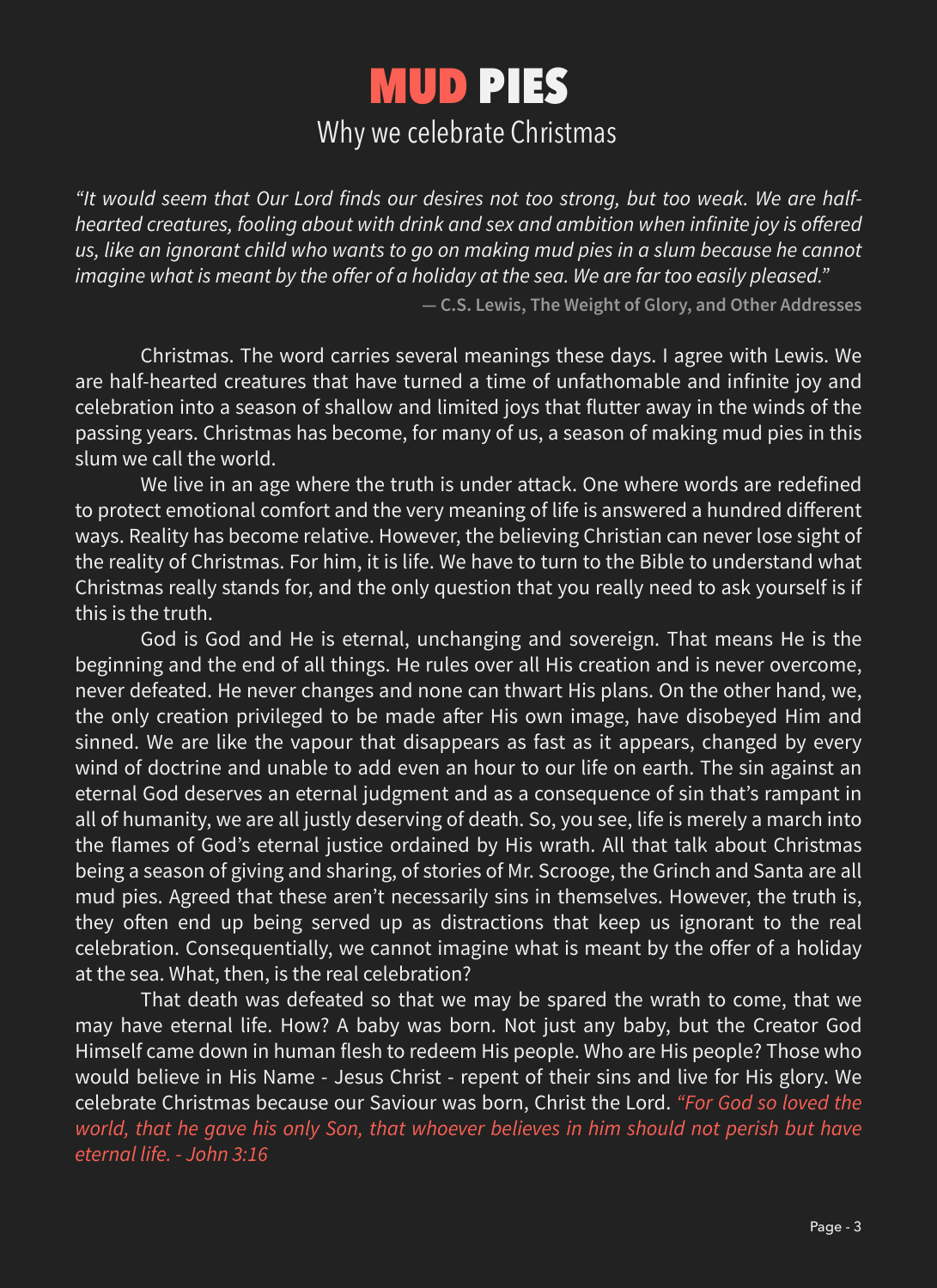*"For God so loved the world, that he gave his only Son, that whoever believes in him should not perish but have eternal life.*

**― John 3:16**

This is probably one of the most memorised verses in the Bible. Ever wondered why that is? Well, one reason is obvious - because God came down to save us from perishing. It's wonderful news. But at the heart of it, why are we drawn to this verse? Is it because we find our worth in God's willingness to sacrifice His own Son for our sake? Or is it because we find inexpressible wonder and delight in this baffling exchange where God sends His Son of infinite worth for people like us who are utterly unworthy? The two are very different roots that produce very different fruits. One is a man-centred view of the Gospel where man is the centre of all of God's purpose, while the other is a God-centred view of the Gospel where God is the centre of all His purpose.

However, here's the problem. The teaching of the New Testament does not promise us a comfortable and painless life. It offers us a life of peace and hope amidst all of the pain and suffering. James asks us to consider it all joy when we encounter various trials (paraphrased). $^6$  Paul, in Acts 20:24 says, "I do not account my life of any value nor as precious to myself, if only I may finish my course and the ministry that I received from the Lord Jesus, to testify to the gospel of the grace of God". This is not a man-centred view. Believers mustn't see themselves as being the centre of God's purpose. Instead, they must see God's own glory as the centre of His purpose in their lives. The Bible says that the apostles left the presence of the council, rejoicing that they were counted worthy to suffer dishonour for the name when they were beaten.<sup>7</sup> That's astounding!

The man-centred view goes something like this: God loves me so much that He came down to die on the cross for my sake. He offers me eternal life in Heaven with Him forever, if I believe in Him. If He went to such lengths to save me, then what is there that He wouldn't do for me. He would surely spare me pain, keep me from sickness and never let me fail. My dad would do the same for me if he could. So how much more, God the Father? I can succeed in everything I did as long as I had faith. I can reach my dreams and build my future and grow my life to any heights. I could live my better life now. All I had to

The good news of the Gospel is not that Christians are worthy people. The good news is that no matter how unworthy we are, Christ is able to save. His love for us is not based on anything in us. It is truly unconditional, and in saving us who believe, it is His glory that is manifested, not ours. Yes, there's healing and there's deliverance from pain. Not because we deserve it but only if He wills it. We have nothing to boast about when His love for us is the means He has chosen to bring glory to His Name. God is the centre of our universe and never the other way around.

## SELFISM Why the Gospel is not about you

do was to believe.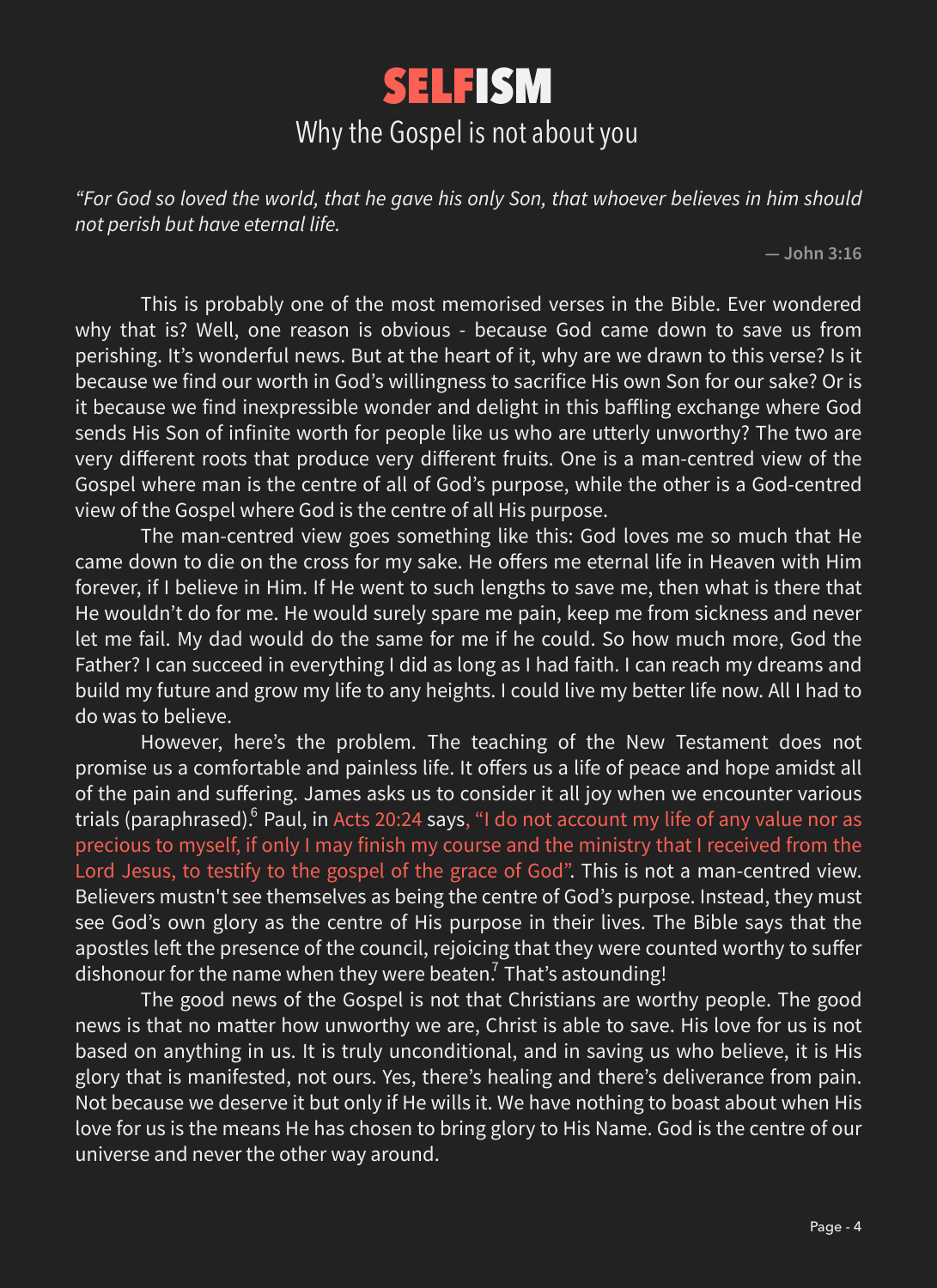*"For I am not ashamed of the gospel, for it is the power of God for salvation to everyone who believes, to the Jew first and also to the Greek. For in it the righteousness of God is revealed from faith for faith, as it is written, "The righteous shall live by faith."*

**― Paul, Romans 1:16-17**

I don't believe that any among us who claim to be Christian would consider ourselves ashamed of the Gospel. And that is true, at least to the extent of identifying ourselves as Christian. But being ashamed of the Gospel is not just denying such an identity. It can also be seen in our lives - the compromises we make in our values under social pressure, our turning away from necessary conflict, our lack in evangelism, church discipline, relationships and so on. Whenever we compromise the Gospel, it is because we are ashamed of it, because we do not know its power. The value and power we see in this Gospel that saves, is directly reflected by how clearly we understand what we are saved from.

The Bible tells us that God came down in human flesh and dwelt among His own creation, and yet they did not know Him. He came to His own people and yet they did not receive Him. But to all who did receive Him, who believed in His name, He gave the right to become children of God (John 1:12). Why did Jesus come? Why did we need saving? And, why could we not recognise Him? Such is the state of humanity that we not only cannot recognise the One who came to save us, we don't know that we need saving. We can't see our rebellion. You see, all of mankind is stricken with a disease, one that is so debilitating that death is the only cure. Sin. None can overcome it and there is no spiritual vaccine or ritual that can save an infected soul. And worst of all, we are all born infected. It causes us to live in constant hostility towards God and separates us from Him. We hide it in the facade of words such as higher rational thought, evidence, interpretation, meaning, love, tolerance etc, not knowing a dime's worth of what any of those words really mean. No amount of rational thought, evidence, interpretation, meaning, love or tolerance that is laid in front of a man is able to convince his deluded mind to believe in this child born on Christmas day. Sin blinds us to the reality and consequence of our disobedience. We are doomed for a destiny to perish in sin, under the eternal wrath of Almighty God. Though we were created good, our first father, Adam, sinned against God by disobeying Him and through his disobedience, brought upon His generations, death. Believing in the existence of Christ is a historic fact but to believe in Christ as God incarnate and Saviour of our lives is a divine revelation. $^8$  It is not that we don't have proof, the evidence is overwhelming, but only the Spirit of God can open our eyes to believe. Jesus is our God and He came to save us from our sin. This is the Gospel of Christ and it is the power for salvation to everyone who believes. Understanding the reality of God's justice, an eternal punishment for the wicked and the grace that has spared us who believe in Jesus through the gift of faith can never make us a people ashamed of the Gospel, ever.



#### Why the Gospel means everything to us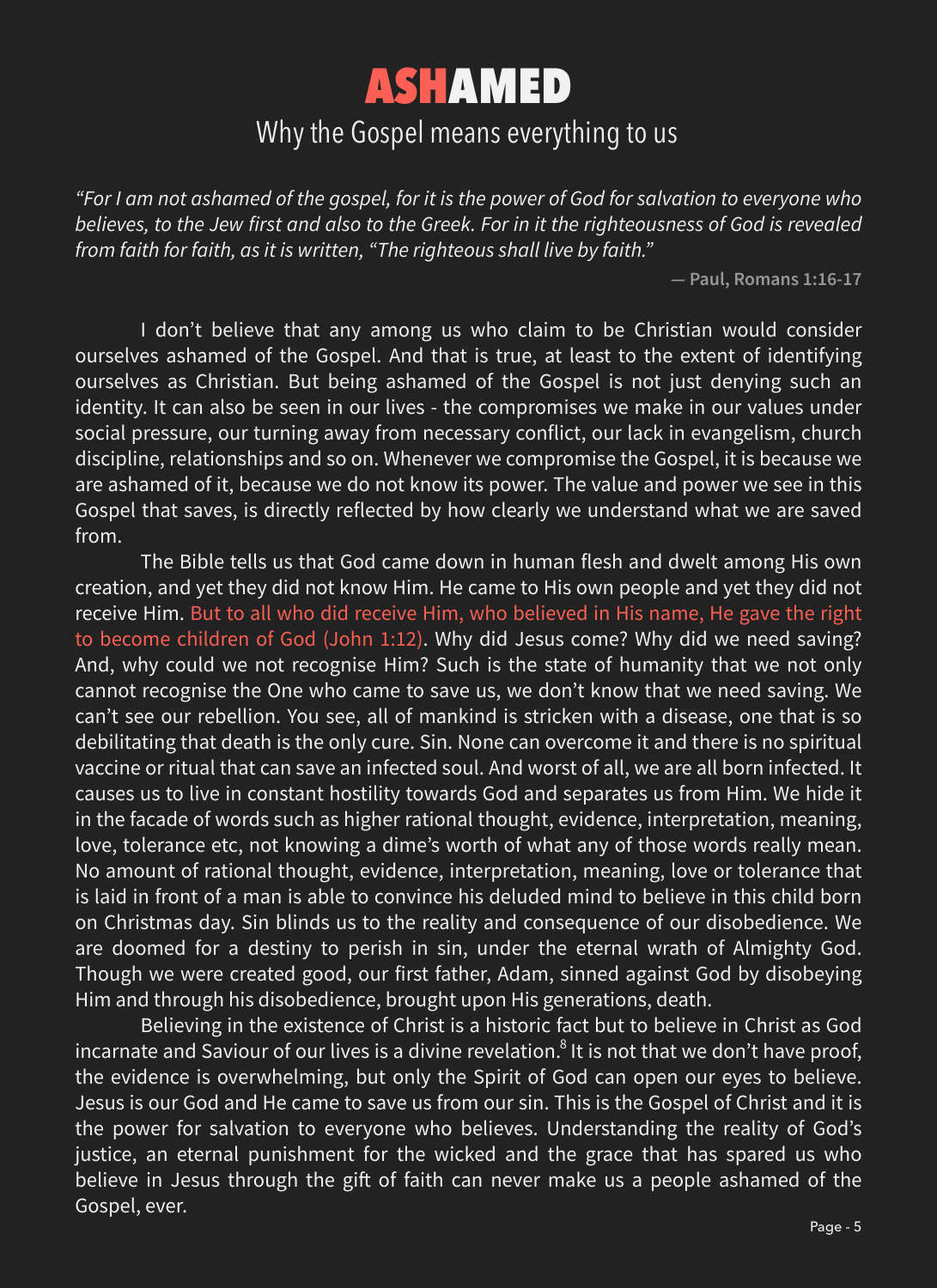*"Not everyone who says to me, 'Lord, Lord,' will enter the kingdom of heaven, but the one*  who does the will of my Father who is in heaven. On that day many will say to me, 'Lord, Lord, did we not prophesy in your name, and cast out demons in your name, and do many *mighty works in your name?' And then will I declare to them, 'I never knew you; depart from me, you workers of lawlessness.'*

**― Jesus, Matthew 7:21-23**

Who is the spiritual man? How do we identify a man or a woman of God? Is it by how much they pray? Is it based on their relentless focus and passion about Christ and His purpose? Is it based on their preaching? Or even, their endurance of persecution, like a missionary in the field? No matter how many times the Bible warns us, we are still a poorly discerning crowd, at large. For us, a spiritual person is someone with a spiritual discipline higher than our own. Maybe they pray more than us or they preach better than us or they are being persecuted in a way that we can't imagine enduring. We somehow have defined spirituality on the basis of the flesh which seems inherently flawed. "Beware of false prophets, who come to you in sheep's clothing but inwardly are ravenous wolves. You will recognize them by their fruits" (Matthew 7:15). Understand that there is a form of Christian look-a-like-ism that can fool you and it will be so even among the prophets and the teachers. Not only that, but this can also result in a dangerous, self-deceiving situation, where some of us may believe that we are the children of God because we have put on a 'cloak' of Christianity that is not real. "You will know them by their fruits." How? Look at Matthew 7:21 again. If we identify Christians as those who call upon the name of the Lord, we see that many of such confessors will not enter the kingdom of heaven. Some of them may have even prophesied, cast out demons and done mighty works, all in the name of Jesus. If nothing else, we would see a person's ability to prophesy as a definite fruit of the Spirit, wouldn't we? Is it not proof that the one casting the demon out is a servant of God? Amazingly, no! None of these things are proof. They are all sheep's clothing that even wolves can wear. Then, how can we know? How can we ever be sure? Look for the works of the law! We know clearly from the books of the New Testament that none are saved by meeting the requirements of the law. Yet, the law is altogether holy and righteous and good. No one is capable of keeping the law, no one but the One who did keep it for our sake, Christ our Lord. And now, those of us who believe in Him have the perfect obedience of Christ imputed on us, covering our ineligibility. So, we now stand blameless before God. And the Holy Spirit not only brings to effect this saving imputation of Christ, but He Himself now dwells in us so that we may now be continually sanctified and conformed to the image of Christ. Therefore, the true believer who is saved by the free gift of salvation in Christ's perfect work and obedience, will now inevitably end up growing in obedience to the law, not by their own strength but by the power of the Holy Spirit. These are the men and women of God, who grow in obedience to God's holy law.

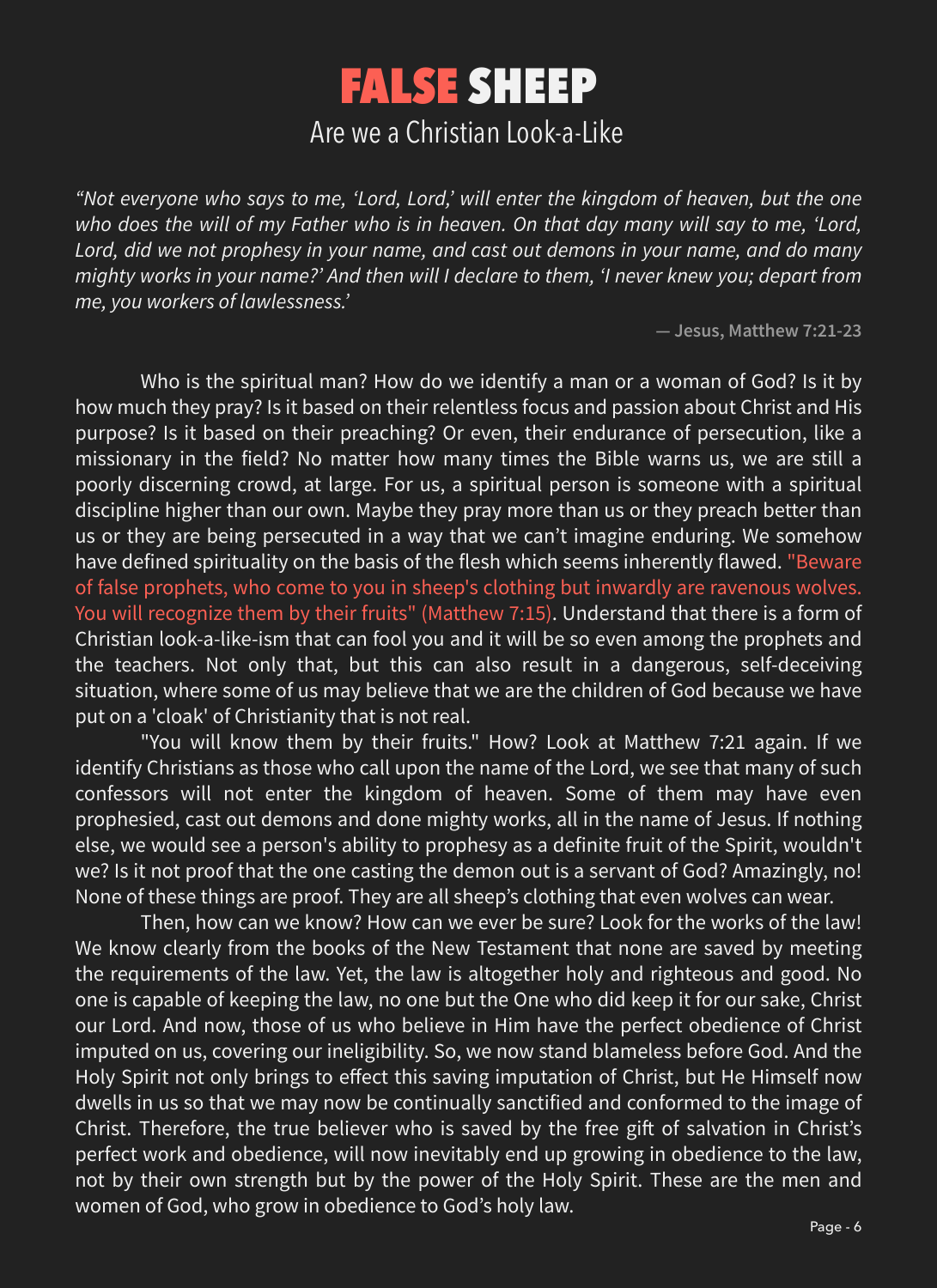*"For the time will come when they will not endure sound doctrine; but wanting to have their*  ears tickled, they will accumulate for themselves teachers in accordance to their own *desires.*

**― Paul, 2 Timothy 4:3**

Doctrine divides, but love unites' - An oft-repeated modern day adage that has found popularity among many Christian communities. So many well meaning Christians nod their heads in approval to that statement. Love, after all, brings everyone together, while doctrine is simply a fancy word for nit-picking on unimportant issues that eventually result in discord, disagreement and division. 'Theology' is another word that's used synonymously with this understanding of doctrine. These are seen as a mere intellectual and literary pursuit devoid of the power of the Holy Spirit. Well, that's not true at all.

First things first, it is simply not true that love always unites. As much as love can cause unification, love can equally be responsible for division, and it must. For example, I love children and believe that they are a gift from the Lord, and so, I hate abortion. Thus, it is my love for children that divides me from those who approve of abortion. I love my country, and so I stand divided from those that want to harm it. Love does not always unite. The Bible says that God is love and His love divides. If heaven is the purest produce of God's love and affection, hell is the purest produce of His hatred. You see, if God is a

God of love, then He must hate. Since He loves all that is good, He must hate all that is evil.

On the other hand, it is also not true that doctrine always divides. The word 'doctrine' by itself, simply means 'teaching'. How many of you will tell your children to go to school and love, instead of paying attention to the 'teaching' because it divides? No, in fact we advise them to learn and discern. And so, like any teaching, the teaching of the Bible brings about understanding - that is it's only direct result. Understanding can then unite, and also, quite naturally, divide. All that aside, the most important fact that is ignored here, is that love itself is one of the most important among Christian doctrine. So, to say that we don't need much doctrine is to say that we don't need much biblical teaching and that goes against everything Jesus, or the apostles, taught, and that included love itself, which is 'the most important commandment'.

Theology and Doctrine are not mere intellectual pursuits although many fall prey to such shallow understanding. It is knowing God, pursuing God for who He really is and what He really wants. Wouldn't you agree that that is the ultimate pursuit of all mankind? The Spirit of God is not in conflict with the word of God. The Bible was inspired by the Spirit Himself. $9$  A truly spiritual man draws closer to God only by the power of His Holy Spirit, only through the word of God. For "faith comes from hearing, and hearing through the word of Christ." - Romans 10:17

## TICKLED EARS Why we need Sound Doctrine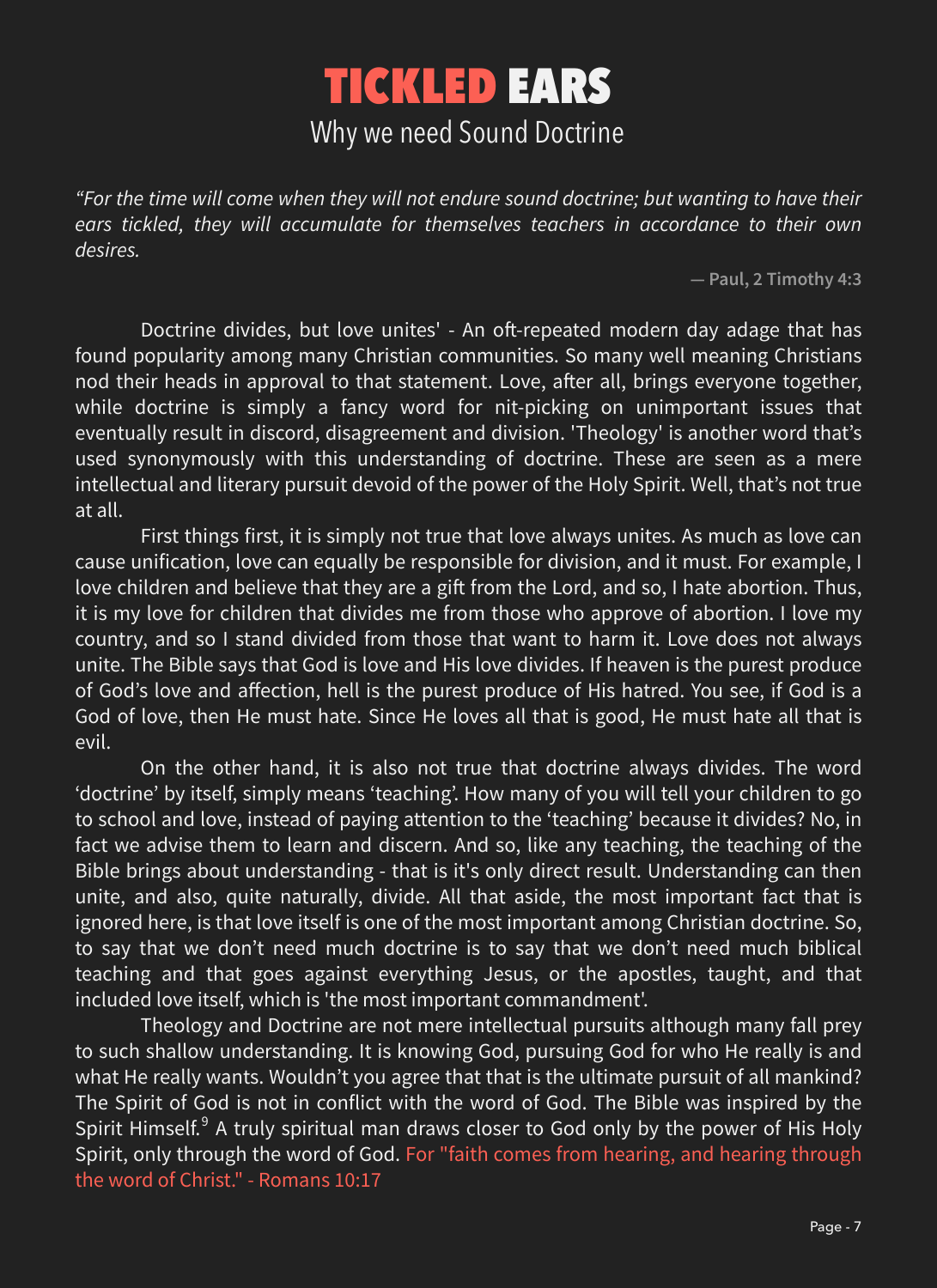*" I am astonished that you are so quickly deserting him who called you in the grace of Christ and are turning to a different gospel— not that there is another one, but there are some who trouble you and want to distort the gospel of Christ.*

**― Paul, Galatians 1:6-7**

It is the age old question engraved onto the human soul. Are we meant to prosper? It is the default pursuit of all race of all times. Our striving has always been for a better life, and that, my friend, is not a sin. It is what sin has robbed us of. You see, when God created man, He did not create him and place him in a manger. He set him above all His other creations and gave him dominion over them. He created us in His own image. We were created prosperous. But before you say amen, what exactly was our prosperity? Health, wealth and success? Not health, since sickness and disease did not even exist for there to be a measure of prosperity in that regard. Not wealth, since Adam owned everything and no other man owned anything apart from him. You see, his prosperity was not in these things. His prosperity was his right standing before God, in blameless and holy fellowship with His Creator. His prosperity was his God. The moment you think about Adam's abundance and you think that his prosperity was in any other substance, remember that it is his very desire for such a thing that made him disobey God. In his sin, all of humanity was cut off and now we all mourn with groanings too deep for words, we and all creation with us to get back what we once lost, our true prosperity. The health, wealth and prosperity gospel is not the Gospel of Jesus Christ. It is a false gospel and many are quickly deserting Him for this lie. There is nothing remotely defensible about it. The Bible is so clear in so many places in so many ways. It is not in order to sound pious that Jesus asked us not to store up riches on earth but in heaven.<sup>10</sup> Whatever the argument, we simply cannot elude the very real struggles that Paul, and the other apostles and disciples, both during Jesus' time and down through the centuries, had to endure for the sake of the Gospel. Acts 5:41 tells us that the disciples walked away rejoicing that they were counted worthy to suffer shame for His name, when they were beaten by the order of the Sanhedrin for preaching the Gospel. None of them, not even Jesus our Lord, lived on this earth in a manner that supports this false prosperity gospel. When a man told Jesus that he would follow Him anywhere, Jesus responded to him in Luke 9:58 saying, "The foxes have holes and the birds of the air have nests, but the Son of Man has nowhere to lay His head." The proponents of this gospel would say that God is concerned with our whole being. I would agree with them. But the true wholeness of our being can never be on this earth. One day, He will come to take us home and there we will be whole again. So, does God want us to be unhealthy and poor? No, but that does not mean that His aim is that we be healthy and rich either. He wants to save us from our sin and sanctify us to be more like Christ. And if health and riches are a means to that end, He will do accordingly.<sup>11</sup> But if sickness and poverty are a means to that end, He will do accordingly.

## PROSPERITY GOSPEL A false gospel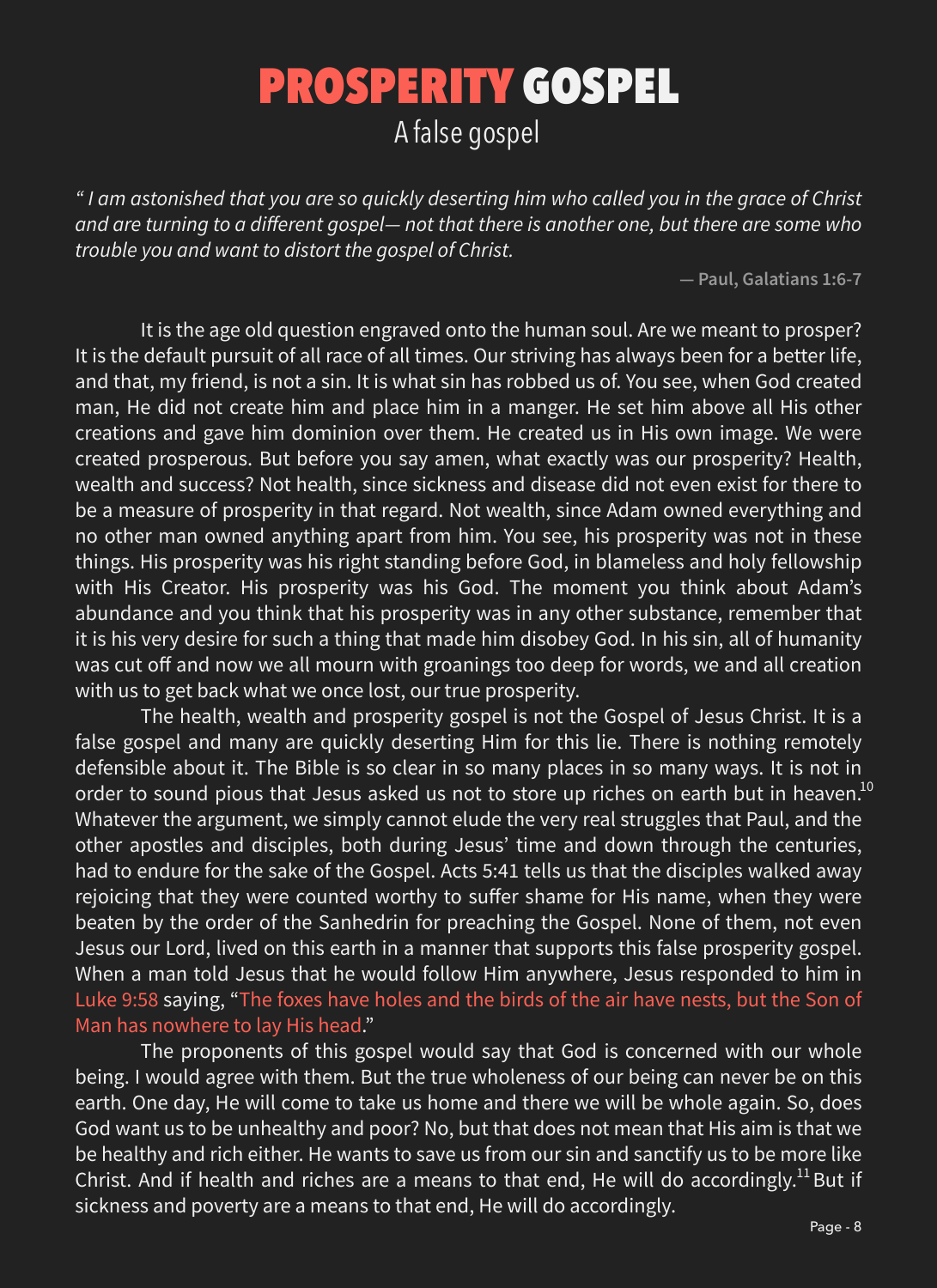### Appendix :

- 1. Luke 2:10-11
- 2. Genesis 1:1 / John 1:1
- 3. Luke 1:37
- 4. Matthew 25:46
- 5. 1 Corinthians 15:17-19
- 6. James 1:2
- 7. Acts 5:40-41
- 8. John 6:44
- 9. 2 Timothy 3:16
- 10. Matthew 6:19-20
- 11. Romans 8:28

#### Recommended Further Reading :

Desiring God - John Piper Knowing God - J.I Packer 50 reasons why Jesus came to die - John Piper The Holiness of God - R.C Sproul Taking God at His word - Kevin DeYoung Systematic Theology - Wayne Grudem The Treasury of David - Charles Spurgeon